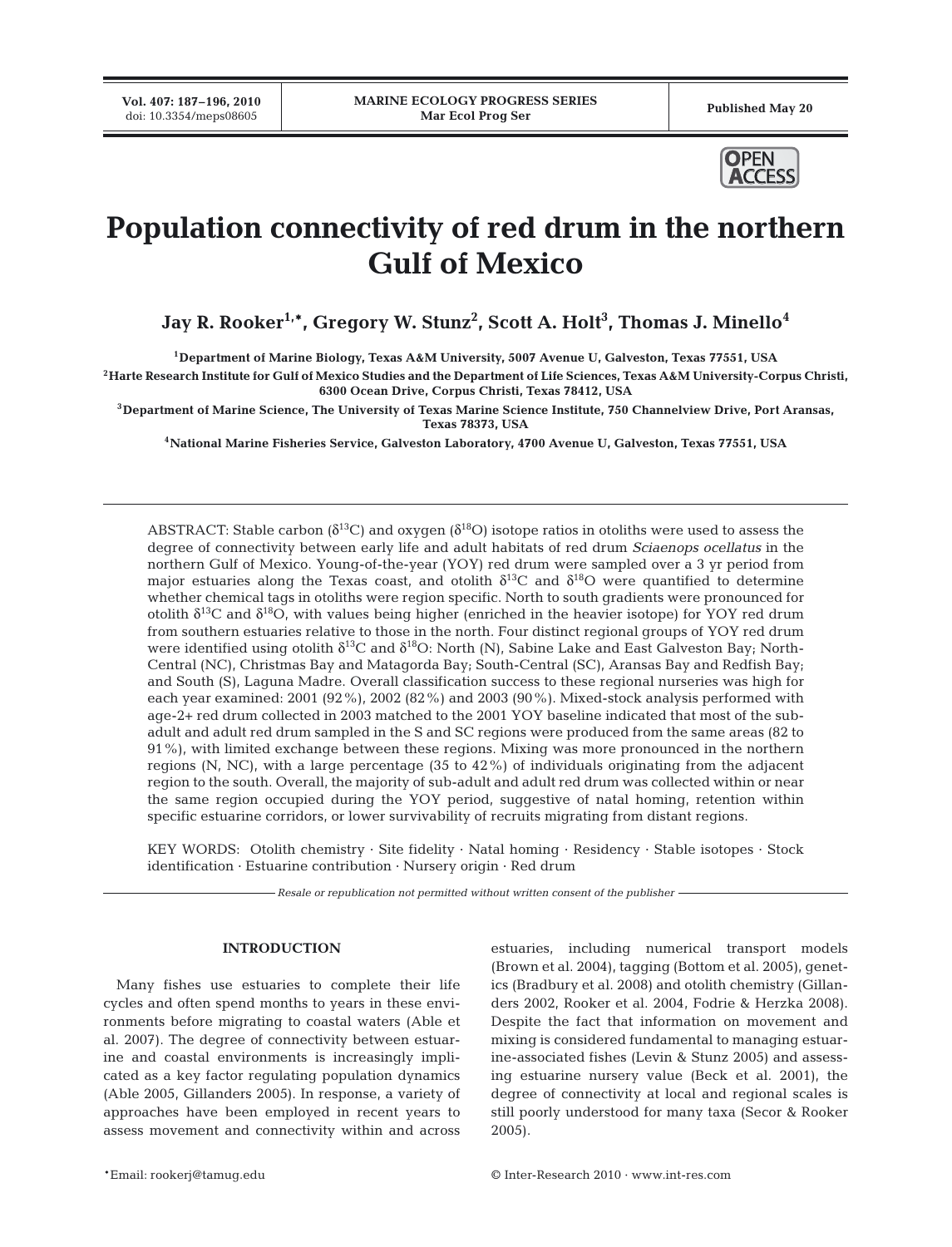Chemical markers in otoliths are often used to assess population connectivity because otolith material deposited during the first year of life serves as a nursery tag (Campana 1999). To date, both trace elements and stable isotopes have been used to successfully discriminate fishes from different estuarine, coastal and marine environments, and to determine whether recruits originated from local or distant nurseries (Thorrold et al. 2001, Elsdon et al. 2008, Rooker et al. 2008a). Although trace elements serve as viable chemical tags for evaluating connectivity between estuarine and coastal habitats, strong interannual variability in these chemical signatures is relatively common, often requiring age-class matching of baseline samples to those of unknown origin (Thorrold et al. 1997, Gillanders 2005). Recent studies using carbon ( $\delta^{13}$ C) and oxygen ( $\delta^{18}$ O) stable isotope ratios indicate a high degree of accuracy in classifying individuals to nurseries coupled with lower interannual variability (Kerr et al. 2007, Rooker et al. 2008b), suggesting stable isotope ratios may serve as useful nursery tags.

Red drum *Sciaenops ocellatus* support a valuable sport fishery in estuarine and coastal waters of the Gulf of Mexico, and an improved understanding of regional production and connectivity of Gulf populations of red drum and other estuarine-dependent species is needed to develop efficacious conservation strategies. It is well established that red drum move between early life (estuarine) and adult (estuarine/coastal) habitats; however, the degree of mixing by red drum produced in different nurseries and the level of site fidelity and/or natal homing displayed by individuals remains unresolved. The purpose of the present study was to characterize otolith  $\delta^{13}$ C and  $\delta^{18}$ O in red drum from regional nurseries and then use region-specific tags to predict the nursery origin of sub-adults and adults, and to assess the degree of mixing and population connectivity.

## **MATERIALS AND METHODS**

Young-of-the-year (YOY) red drum (mean ± SD total length =  $27.7 \pm 7.1$  cm) were collected by hookand-line over a 3 yr period (2001–2003) from bays and estuaries along the Texas Gulf Coast (from north to south): Sabine Lake, East Bay, Galveston Bay, Christmas Bay, Matagorda Bay, Aransas Bay, Redfish Bay and Upper/Lower Laguna Madre (Fig. 1). Sub-adult and adult red drum (age-at-maturity ca. age-1 to age-2 for males and age-3 to age-4 for females, Murphy & Taylor 1990) were collected by hook-and-line in 2003 near tidal passes or in coastal environments from several regions during the fall spawning event (September to November): Galveston Bay, Matagorda Bay, Corpus Christi Bay (includes Aransas Bay and Redfish



Fig. 1. Study area in the northern Gulf of Mexico with major bay systems shown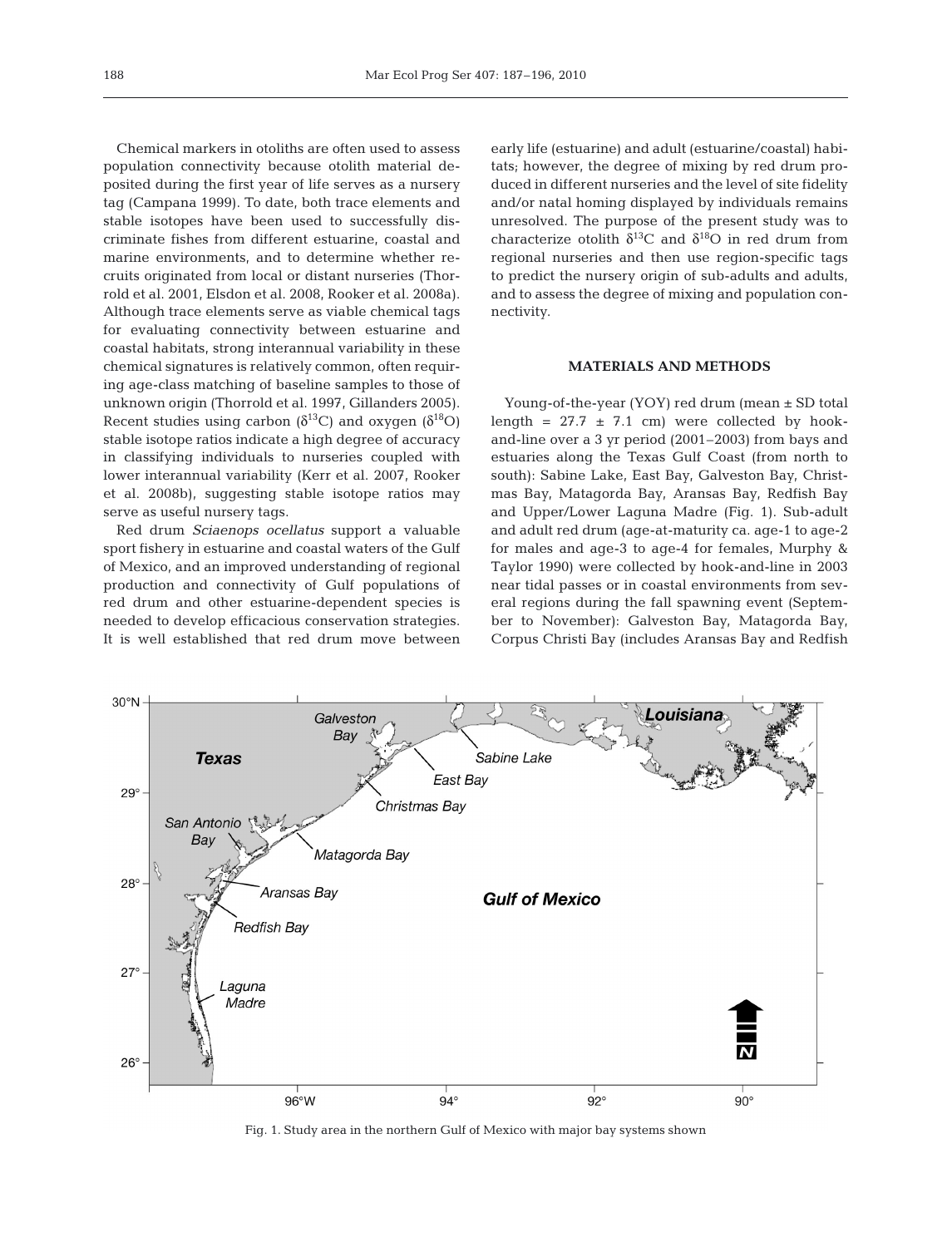Table 1. *Sciaenops ocellatus*. Collection information for young-of-the-year (YOY) and sub-adult/adult red drum collected from 4 regions in the northern Gulf of Mexico: North (N), North Central (NC), South Central (SC) and South (S). n: sample size. Location codes: Aransas Bay (AB), Christmas Bay (CB), East Bay (EB), Galveston Bay (GB), Lower Laguna Madre (LL), Matagorda Bay (MB), Redfish Bay (RB), San Antonio Bay (SA), Sabine Lake (SL) and Upper Laguna Madre (UL)

| Year            | Region    | Collection site (n)      | Mean | Total length (cm)<br>Range |  |  |  |
|-----------------|-----------|--------------------------|------|----------------------------|--|--|--|
| YOY             |           |                          |      |                            |  |  |  |
| 2001            | N         | EB (12), GB (9), SL (13) | 29.7 | $24.9 - 35.2$              |  |  |  |
|                 | NC        | CB (14), MB (12)         | 23.9 | $19.1 - 29.5$              |  |  |  |
|                 | SC        | AB (16), RB (9)          | 21.3 | $16.0 - 28.7$              |  |  |  |
|                 | S         | LL (11), UL (10)         | 22.2 | $17.4 - 34.2$              |  |  |  |
| 2002            | N         | $EB(5)$ , SL $(11)$      | 28.5 | $15.0 - 33.5$              |  |  |  |
|                 | NC        | CB (12), MB (11)         | 25.8 | $18.3 - 33.0$              |  |  |  |
|                 | SC.       | AB (12), RB (10)         | 22.3 | $17.5 - 32.0$              |  |  |  |
|                 | S         | LL (7), UL (13)          | 22.8 | $16.0 - 30.5$              |  |  |  |
| 2003            | N         | $EB(8)$ , SL $(10)$      | 30.8 | $27.0 - 33.5$              |  |  |  |
|                 | NC        |                          |      |                            |  |  |  |
|                 | SC.       | AB(5)                    | 25.4 | $22.5 - 31.9$              |  |  |  |
|                 | S         | $LL(6)$ , UL $(13)$      | 25.3 | $20.0 - 30.7$              |  |  |  |
| Sub-adult/adult |           |                          |      |                            |  |  |  |
| 2003            | N         | GB (21), SL (11)         | 74.9 | $62.6 - 106.0$             |  |  |  |
|                 | NC.       | MB(25)                   | 66.3 | $62.2 - 77.0$              |  |  |  |
|                 | <b>SC</b> | AB (32), RB (12), SA (9) | 77.3 | $63.0 - 100.7$             |  |  |  |
|                 | S         | LL (23), UL (18)         | 68.3 | $62.0 - 80.0$              |  |  |  |

Bay) and Laguna Madre (Table 1). In addition, a smaller number of sub-adults or adults were sampled from these regions in May to August. For the purpose of the present study, age-2+ red drum is used to designate individuals collected in the summer or fall of the year approaching or slightly past their third birthday or the transition from age-2 to age-3 (lengths converted to age based on Murphy & Taylor 1990), suggesting that our sample of age-2+ or older red drum was likely comprised predominantly of young adults.

Sagittal otoliths of YOY and adult red drum were extracted, cleaned and rinsed with deionized water (DIH2O). Whole otoliths of YOY red drum were powdered with an acid-washed mortar and pestle. For age-2+ and older red drum, sagittal otoliths were embedded in Struers epoxy resin and sectioned using a low-speed Buehler IsoMet® saw to obtain a 2.0 mm transverse section containing the core. Otolith sections were attached to a sample plate on a New Wave MicroMill System (New Ware Research), and the portion of the otolith corresponding to the YOY period was milled and removed. The drill path for the YOY section was a standard template with measurements derived from a series of sectioned otoliths from red drum 20 to 22 cm in total length (mean age ca. 7 to 8 mo; Fig. 2). Approximately 30 passes were made at a depth of 60 µm to isolate core material from the otolith. Surface



Fig. 2. *Sciaenops ocellatus*. Diagram of transverse section of otolith showing (A) annuli, (B) cross-section of sagittal otolith of young-of-the-year red drum, and (C) core material removed from transverse section (2.0 mm thick) of adult. Resulting prism was  $1.6$  mm (height)  $\times$  4.7 mm (width)

profiling was performed on each otolith to correct for bevelling in the section. Cored material was displaced as an intact diamond-shaped prism from the section and rinsed with DIH2O before being powdered. Otolith  $\delta^{13}$ C and  $\delta^{18}$ O were measured on a stable isotope mass spectrometer maintained at the Isotope Geochemistry Laboratory, Department of Geology, University of Maryland, USA. Stable  $\delta^{13}C$  and  $\delta^{18}O$  isotope ratios reported here are based on isotopic ratios of  $^{13/12}$ C and  $^{18/16}$ O relative to an in-house standard calibrated to Pee Dee Belemnite.

Hierarchical cluster analysis based on otolith  $\delta^{13}C$ and  $\delta^{18}$ O of YOY red drum was used to partition bays and estuaries sampled into regional groups for statistical testing. Cluster analysis was performed using normalized Euclidean distance (root mean square distances) and average linkage. A 2-way mixed model ANOVA was performed with Year (random factor) nested within Region (fixed factor) to examine regional and interannual variability in otolith  $\delta^{13}C$  and  $\delta^{18}O$  of YOY red drum. One-way ANOVAs were also used to examine the effect of Region (fixed factor) on otolith  $\delta^{13}$ C and  $\delta^{18}$ O separately for each of the 3 years. Quadratic discriminant function analysis (QDFA) was used to classify YOY red drum because the variancecovariance matrix of predictor variables was dissimilar among samples from different regions (Rooker et al. 2008b). Otolith weights and fish lengths were slightly different among regions and years, but no size effect was detected for otolith  $\delta^{13}$ C and  $\delta^{18}$ O. Consequently, we did not adjust for differences in otolith weight among YOY red drum in our baseline sample.

A maximum likelihood based mixed-stock analysis program HISEA developed by Millar (1990) was used to predict the nursery origin of sub-adult and adult red drum. The baseline data set used for mixed-stock analysis was comprised of whole otolith  $\delta^{13}$ C and  $\delta^{18}$ O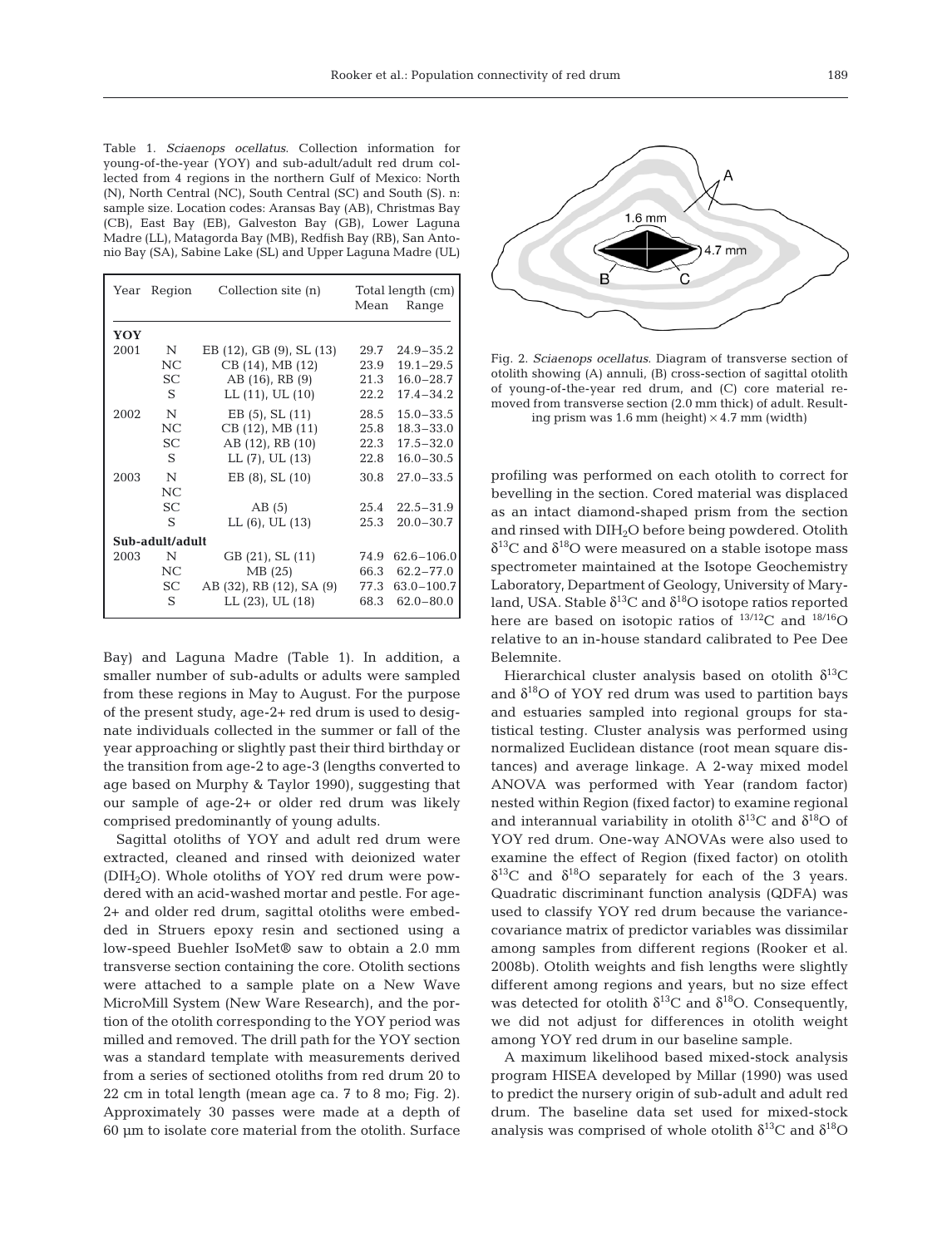values of YOY red drum, while estimates of origin for sub-adults and adults collected in 2003 (age-2+) were based on isotopic values of otolith cores milled from transverse sections (corresponding to the YOY period). Age-2+ red drum collected in 2003 were matched with the 2001 baseline of YOY red drum, and direct matching was possible for over 60% of our unknown samples (Fig. 3). For the remaining age-3+ or older red drum with YOY periods before 2001, the 2001 baseline was used for predictions of nursery origin. Standard deviations around estimated proportions for sub-adult and adult red drum of unknown origin were generated in HISEA by bootstrapping with 500 resamplings of the baseline. Our sampling of nurseries along the coast of Texas was comprehensive; however, baseline (YOY) and unknown (sub-adults and adults) samples were plotted in ordination space to further evaluate whether all potential source populations were sampled. Only 2.6% of our unknown sample  $(n = 4)$  fell outside the 95% confidence ellipse of the baseline, suggesting that our baseline likely included all possible nurseries. Nevertheless, these 4 individuals were removed from the data set to assure that contribution estimates were not biased by nurseries not sampled (Hamer et al. 2005, Chittaro et al. 2009).

Ontogenetic variability in otolith  $\delta^{13}$ C and  $\delta^{18}$ O can occur during the first year of life in marine fishes (Schloesser 2009), and thus the otolith isotopic composition of YOY red drum may not be homogenous throughout the carbonate matrix. In response, paired comparisons were run on whole otoliths and milled otolith cores from YOY red drum to determine whether the 2 approaches provided comparable measurements of otolith isotopic composition. No differences were



Fig. 3. *Sciaenops ocellatus*. Age-frequency distribution of sub-adult and adult red drum collected in 2003 from 4 sampling regions. Lengths converted to age based on Murphy & Taylor (1990). Age-2+ red drum represent individuals matched to 2001 baseline sample

detected in paired comparisons of  $\delta^{13}C$  in whole otoliths and cores from any of the regions investigated (paired *t*-test,  $p > 0.05$ ). However, otolith core  $\delta^{18}$ O was higher than whole otolith  $\delta^{18}$ O for YOY red drum in the central and northern regions, being most pronounced in the north ( $p < 0.05$ ). Otolith core  $\delta^{18}$ O values for subadult and adult red drum were adjusted (NC, SC:  $\delta^{18}O$ = 1.1; N:  $\delta^{18}O = 1.7$ ) using the mean difference between whole otolith and core from paired comparisons to properly adjust the unknown sample prior to mixed-stock analysis.

### **RESULTS**

North to south gradients in otolith  $\delta^{13}$ C and  $\delta^{18}$ O of YOY red drum were observed among bays and estuaries sampled, and 4 distinct regional groups were identified using natural variability in otolith isotopic composition (Fig. 4): North (N), Sabine Lake and East Galveston Bay; North-Central (NC), Christmas Bay and Matagorda Bay; South-Central (SC), Aransas Bay and Redfish Bay; and South (S), Laguna Madre (Table 1). Otolith  $\delta^{13}$ C and  $\delta^{18}$ O of YOY red drum varied significantly among the 4 regions (ANOVA, p < 0.01), and univariate contrasts indicated that a region effect was present for both  $\delta^{13}$ C and  $\delta^{18}$ O in 2001, 2002 and 2003 when year classes were analyzed separately (ANOVA,  $p < 0.01$ ). Otolith  $\delta^{13}C$  values increased along a north to south gradient, with values over 5.0‰ higher (enriched in  ${}^{13}C$ ) in the S than the N region. Mean otolith  $\delta^{13}$ C values (all years pooled) by region



Fig. 4. *Sciaenops ocellatus*. Tree from hierarchical cluster analysis based on otolith  $\delta^{13}$ C and  $\delta^{18}$ O of young-of-the-year red drum collected from different regions in the northern Gulf of Mexico (year classes pooled). Results based on average linkage and normalized Euclidean distance. Four regional groupings were identified: North (N), North-Central (NC), South-Central (SC) and South (S)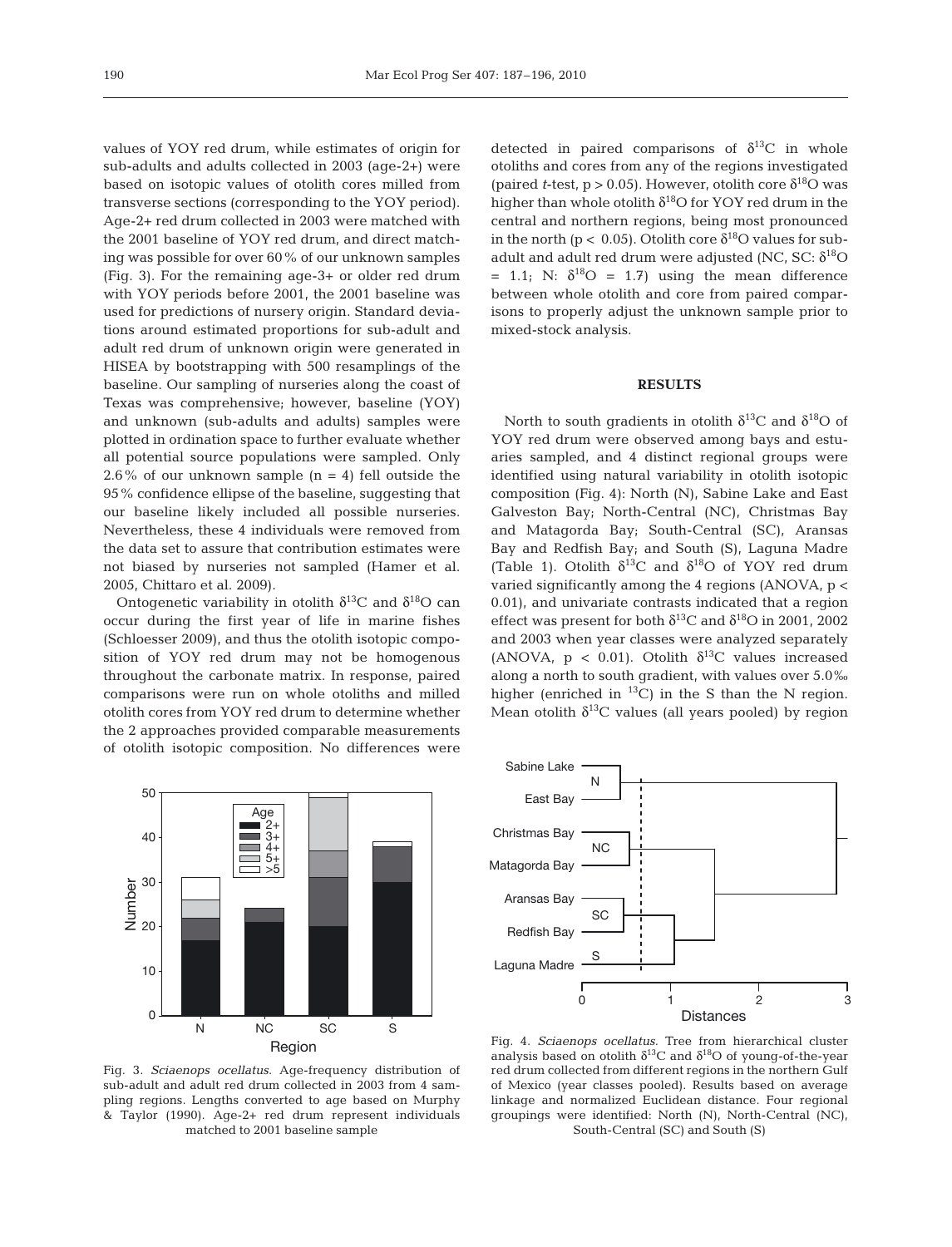were:  $N = -5.9 \pm 1.9\%$ ,  $NC = -3.3 \pm 1.7\%$ ,  $SC = -2.3 \pm 1.7\%$ 1.5‰ and  $S = -0.6 \pm 1.9$ ‰. Similarly, a significant north to south trend was observed for otolith  $\delta^{18}$ O and values were nearly  $3.0\%$  higher (enriched in  $^{18}O$ ) in the S relative to the N region. Mean otolith  $\delta^{18}O$  values (all years pooled) by region were:  $N = -3.2 \pm 1.2\%$ , NC =  $-1.8 \pm 0.5\%$ , SC =  $-1.0 \pm 0.4\%$  and S =  $-0.5 \pm 0.8\%$ .

Otolith  $\delta^{13}C$  and  $\delta^{18}O$  of YOY red drum varied significantly among years within regions  $(ANOVA, p < 0.01)$ ; Fig. 5, Table 2), suggesting that water  $\delta^{13}$ C and  $\delta^{18}$ O values within each region varied from year to year. Significant interannual variation in otolith  $\delta^{13}C$  was detected in paired comparisons of YOY baseline samples in all 4 regions (Tukey's HSD,  $p < 0.05$ ), while a significant difference in otolith  $\delta^{18}O$  was observed between years in 3 (N, SC and S) of the 4 regions (Tukey's HSD,  $p < 0.05$ ).

Cross-validated classification success from QDFA to the 4 regions was high for each year class of YOY red drum examined. Classification success was higher for YOY red drum collected in 2001 (92%) than either 2002 (82%) or 2003 (90%). Classification success for QDFA models based entirely on otolith  $\delta^{18}O$  was higher (range across years  $= 76$  to 88%) than models including only otolith  $\delta^{13}$ C as a predictor variable (range across years  $= 57$  to 76%), indicating that individually the resolving power of otolith  $\delta^{18}$ O for discriminating regions was greater. However, classification success was highest for models including both  $\delta^{13}C$ and  $\delta^{18}$ O, indicating that both markers were useful for discriminating YOY red drum to regional nurseries. Although baseline values varied across years, overall cross-validated classification success to the 4 regions remained relatively high (77%) when the 3 year





Fig. 5. *Sciaenops ocellatus*. Otolith  $\delta^{13}$ C and  $\delta^{18}$ O for 3 year classes (2001, 2002 and 2003) of youngof-the-year red drum collected from 4 regions in the northern Gulf of Mexico: North (N), North-Central (NC), South-Central (SC) and South (S). Confidence ellipses (1 SD) are shown for each region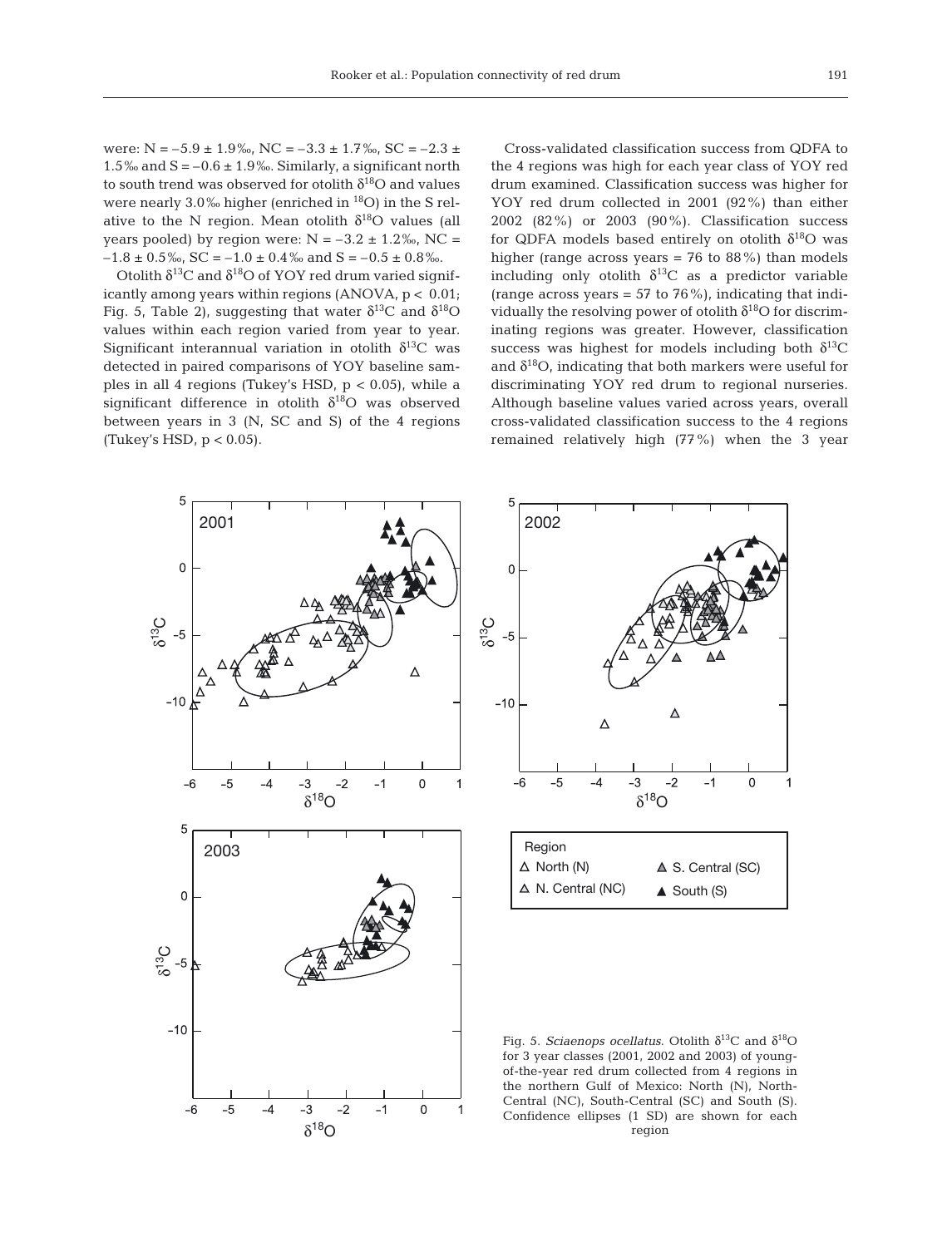| Table 2. Sciaenops ocellatus. Mean $\pm$ SD otolith $\delta^{13}$ C and $\delta^{18}$ O |  |  |  |  |  |  |
|-----------------------------------------------------------------------------------------|--|--|--|--|--|--|
| of young-of-the-year red drum by region (North [N], North-                              |  |  |  |  |  |  |
| Central [NC], South-Central [SC] and South [S]) and year                                |  |  |  |  |  |  |
| (2001, 2002 and 2003). nd: no data                                                      |  |  |  |  |  |  |

| Region         |                | Year           |                |
|----------------|----------------|----------------|----------------|
|                | 2001           | 2002           | 2003           |
| $\delta^{13}C$ |                |                |                |
| N              | $-6.7 \pm 1.9$ | $-5.4 \pm 2.1$ | $-4.8 \pm 0.8$ |
| NC             | $-3.8 + 1.4$   | $-2.5 \pm 1.8$ | nd             |
| <b>SC</b>      | $-1.4 + 0.8$   | $-3.1 \pm 1.5$ | $-2.0 \pm 0.2$ |
| S              | $0.0 + 1.9$    | $0.0 \pm 1.4$  | $-1.9 \pm 1.7$ |
| $\delta^{18}O$ |                |                |                |
| N              | $-3.9 \pm 1.1$ | $-2.6 \pm 0.6$ | $-2.6 \pm 1.0$ |
| NC             | $-2.0 \pm 0.3$ | $-1.5 \pm 0.6$ | nd             |
| <b>SC</b>      | $-1.2 \pm 0.4$ | $-0.8 \pm 0.5$ | $-1.3 \pm 0.1$ |
| S              | $-0.4 \pm 0.4$ | $-0.1 \pm 0.5$ | $-1.1 \pm 0.8$ |

classes were pooled, indicating the baseline was relatively robust and likely suitable for predicting the origin of sub-adult and adult red drum whose first year of life was within a few years of the baseline period.

Otolith core  $\delta^{13}$ C and  $\delta^{18}$ O values of age-2+ red drum collected in 2003 from all 4 regions were matched to the 2001 baseline to determine their nursery origin (Fig. 6). Similar to YOY red drum, mean otolith core  $\delta^{13}$ C of age-2+ red drum varied by region with values becoming higher with decreasing latitude:  $N = -4.3 \pm$ 1.8‰, NC =  $-2.9 \pm 1.1$ ‰, SC =  $-1.7 \pm 1.2$ ‰ and S =  $-1.1 \pm 1.5$ ‰. Otolith core  $\delta^{18}$ O values for age-2+ red drum were also highest and lowest in the S and N regions, respectively:  $N = -3.0 \pm 1.0\%$ , NC = -0.9  $\pm$ 1.0‰, SC =  $-0.7 \pm 0.9$ ‰ and S =  $-0.1 \pm 0.7$ ‰. The general trend of increasing otolith core  $δ<sup>13</sup>C$  and  $δ<sup>18</sup>O$ 

values from northern to southern regions was also observed for older red drum with YOY periods outside our baseline (age-3+ or older,  $n = 59$ ).

Direct maximum likelihood estimates of age-2+ red drum collected in 2003 and matched to the 2001 baseline  $(n = 89)$  indicated that the majority of sub-adult and adult red drum sampled in the SC and S regions were produced from the same areas (82 and 91%, respectively), with limited exchange between these regions (Table 3). In the N and NC regions, percentages were lower of age-class matched red drum present in the same region occupied during the YOY period (54 and 47%, respectively), and most of the remaining age-2+ red drum in both regions were produced from the next contiguous nursery to the south. In fact, the remaining age-2+ red drum in the N region were almost entirely of NC origin (42%), while in the



Fig. 6. *Sciaenops ocellatus*. Otolith core  $\delta^{13}$ C and  $\delta^{18}$ O from sub-adult and adult red drum collected from 4 regions in 2003 in the northern Gulf of Mexico: North (N), North-Central (NC), South-Central (SC) and South (S). Otolith cores that fell outside the 95% confidence ellipse of the baseline  $(n = 4)$ were omitted from the plot. Age-2+ red drum matched to baseline are denoted by diamonds; circles represent individuals that could not be age-class matched

NC region the contribution from the SC region was 35%. Mixed-stock analysis was also performed on a group of age-3+ or older red drum  $(n = 59)$ , with YOY periods outside the 2001 baseline period. In all 4 regions, the majority of sub-adult and adult red drum

Table 3. *Sciaenops ocellatus*. Estimates of natal origin (percent composition, ±SD) of sub-adult and adult red drum collected from 4 regions (North [N], North-Central [NC], South-Central [SC] and South [S]) in the northern Gulf of Mexico. Otolith core  $\delta^{13}$ C and  $\delta^{18}$ O of young-of-the-year (YOY) red drum from 2001 were used as the baseline to estimate the origin of age-2+ red drum with YOY periods that matched 2001 baseline  $(N = 89)$  and age-3+ or older red drum with YOY period outside baseline (N = 59). *N*: sample size. Percent values in **bold** denote sub-adult or adult red drum that originated from the same nursery as collection location

| Region                             | N  |                 | Predicted origin |                 |                 |  |  |  |
|------------------------------------|----|-----------------|------------------|-----------------|-----------------|--|--|--|
| collected                          |    | N               | NC.              | SC.             | S               |  |  |  |
| Age-class matched (age-2+)         |    |                 |                  |                 |                 |  |  |  |
| N                                  | 17 | $54.0 \pm 15.9$ | $42.2 \pm 15.5$  | $3.8 \pm 5.4$   | $0.0 \pm 0.0$   |  |  |  |
| NC.                                | 21 | $0.0 \pm 0.0$   | $47.1 \pm 21.2$  | $34.9 \pm 30.4$ | $18.0 \pm 15.4$ |  |  |  |
| SC.                                | 20 | $0.0 \pm 0.0$   | $14.7 \pm 11.0$  | $82.0 \pm 13.0$ | $3.1 \pm 8.0$   |  |  |  |
| S                                  | 31 | $0.0 \pm 0.0$   | $4.6 + 4.7$      | $4.4 \pm 8.6$   | $91.0 \pm 8.8$  |  |  |  |
| Outside baseline (age-3+ or older) |    |                 |                  |                 |                 |  |  |  |
| N                                  | 14 | $58.9 \pm 15.6$ | $31.2 \pm 19.5$  | $9.9 \pm 11.6$  | $0.0 \pm 0.0$   |  |  |  |
| NC.                                | 3  | $0.0 \pm 0.0$   | $77.3 \pm 25.2$  | $22.7 \pm 25.2$ | $0.0 \pm 0.0$   |  |  |  |
| <b>SC</b>                          | 32 | $11.5 \pm 6.5$  | $21.0 \pm 9.0$   | $50.7 \pm 16.9$ | $16.9 \pm 13.9$ |  |  |  |
| S                                  | 10 | $0.0 \pm 0.0$   | $0.0 \pm 0.0$    | $1.5 \pm 10.5$  | $98.6 \pm 10.5$ |  |  |  |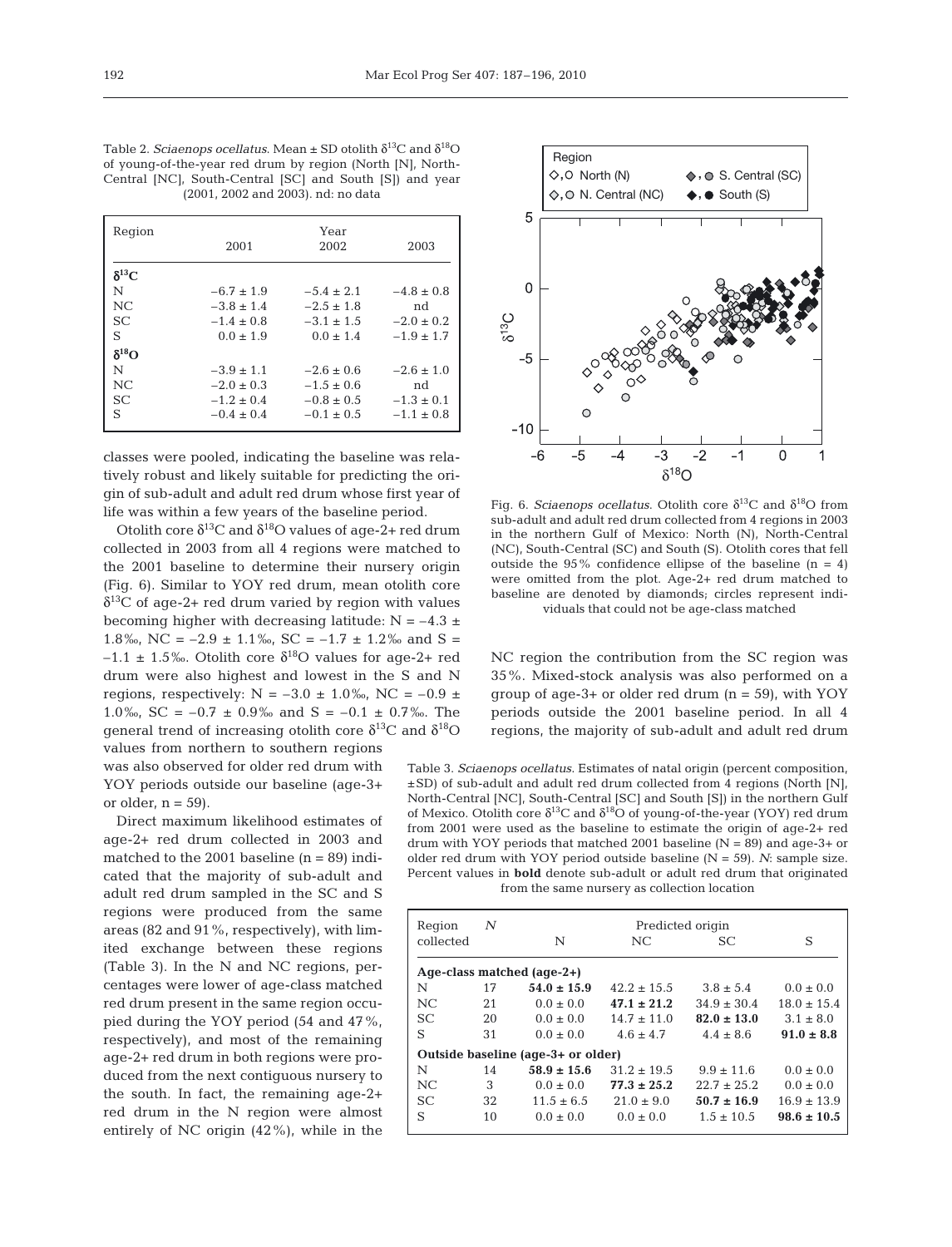were produced from the same region (range: 51 to 99%) and, similar to the age-class matched individuals, the contribution of other nurseries was lowest in the S region (Table 3).

### **DISCUSSION**

Spatial variation in otolith  $\delta^{13}$ C was evident for YOY red drum with values increasing from north to south. Otolith  $\delta^{13}$ C was highest for red drum collected in hypersaline waters of the S region (Laguna Madre), and positive relationships between salinity and measures of otolith  $\delta^{13}$ C have been reported in other estuaries (Harrod et al. 2005, Kerr et al. 2007), supporting the observed pattern in our baseline values for YOY red drum. The relationship between salinity and otolith  $\delta^{13}$ C observed along the Texas coast is likely regulated by freshwater inflow (precipitation), with more southerly locations (higher salinity) receiving less freshwater inflow, and thus less terrestrial carbon which lowers the  $\delta^{13}$ C in the dissolved inorganic carbon (DIC) pool (Michener and Schell 1994). Differences in diet have also been shown to affect otolith  $\delta^{13}$ C (Thorrold et al. 1997, Høie et al. 2004), and thus diet may be partly responsible for observed differences. In Texas, the areal coverage of seagrass increases from north to south, and its role as a primary source of organic matter is substantially higher in the south (Adair et al. 1994). Carbon isotope values in sediments and tissues of consumers in areas with significant seagrass coverage (e.g. Laguna Madre) reflect the inputs of these <sup>13</sup>C-enriched producers ( $\delta^{13}$ C = -10 to –12‰) relative to the north, where a large fraction of organic matter is derived from phytoplankton  $\delta^{13}C =$ –19 to –21‰) or other sources of primary production such as salt marsh or benthic algae (Benedict et al. 1980, Herzka et al. 2001, Fry 2006, Fry et al. 2008). Therefore, it is possible that higher  $\delta^{13}$ C values in the otoliths of YOY red drum from the south (seagrass dominated) compared to the north (seagrass limited) are related to the isotopic values of the dominant producers, albeit the direct effect of seagrass is likely minor because seagrass carbon is relatively refractory and most of the otolith carbon is expected to come from DIC in the water (Campana 1999). Although changes in  $\delta^{13}$ C of the DIC pool related to freshwater inflow and, to a lesser extent, in  $\delta^{13}$ C of the diet appear responsible for the observed gradient in otolith  $\delta^{13}C$ , changes in metabolism due to temperature or feeding related shifts (Thorrold et al. 1997, Høie et al. 2003) may also account for some of the observed variability.

Similar to otolith  $\delta^{13}C$ , a north–south gradient was observed for otolith  $\delta^{18}$ O in YOY red drum, with higher values present in the hypersaline waters of the S region and, to a lesser extent, the SC region relative to regions of high freshwater inflow in the north (N, NC). The observed pattern of increasing otolith  $\delta^{18}O$  with increasing salinity has been reported in other studies, and results from the combined effects of evaporation (water enriched in 18O) and freshwater inflow (rainwater depleted in 18O) (Campana 1999). In previous studies, otolith  $\delta^{18}O$  has been shown to increase by approximately 0.1 to 1.4‰ with salinity increasing by a practical salinity of 1 (e.g. Dufour et al. 1998, Bastow et al. 2002). Mean salinity in the S region of Laguna Madre (practical salinity ~35 to 40) is often 25 higher than sites in the N region (e.g. Sabine Lake, practical salinity ~10; Longley et al. 1994), which would translate to a difference in otolith  $\delta^{18}$ O of 2.5 to 4.2‰ between the N and S regions using the  $\delta^{18}$ O–salinity relationships described above. Mean otolith  $\delta^{18}O$  was 2.7‰ higher in the S than N region for YOY red drum and falls within the predicted range, suggesting that processes influencing salinity may be largely responsible for spatial variation in otolith  $\delta^{18}$ O values. Variability in otolith  $\delta^{18}O$  of YOY red drum also may be linked to temperature-dependent fractionation, but an inverse relationship between otolith  $\delta^{18}$ O and temperature is expected (Høie et al. 2004). For YOY red drum, a positive otolith  $\delta^{18}$ O-temperature relationship was observed, with higher values for individuals from the warmer waters of the S region. Similar to the findings of Kerr et al. (2007), it appears that salinity was the dominant factor accounting for observed differences in otolith  $\delta^{18}O$ . The influence of temperature was likely negligible in the present study for the simple fact that temperature differences between the N and S regions are small (ca. 2 to 3°C, Simons & Smith 2009; http://co-ops.nos.noaa.gov) relative to large (≥25) salinity differences (Orlando et al. 1991), which again are linked to regional differences in freshwater inflow (higher in the N region) and evaporation (higher in the S region).

Temporal variability in otolith  $\delta^{13}C$  and  $\delta^{18}O$  was assessed by examining 3 cohorts of YOY red drum, and differences were detected among years for both stable isotopes. Interannual variability in the chemical composition of otoliths is well documented for trace elements and stable isotopes (Elsdon et al. 2008, Schloesser et al. 2009). Temporal shifts in baseline values often necessitate the matching of sub-adults or adults to juveniles from specific year classes (Gillanders 2005). In the present study, we observed that classification success to the 4 regions investigated was high when maximum likelihood estimates of origin were run separately by year. Moreover, discrimination of YOY red drum from the 4 regions in 2001, which served as the baseline for age-class matching of age-2+ red drum collected in 2003, was the highest of all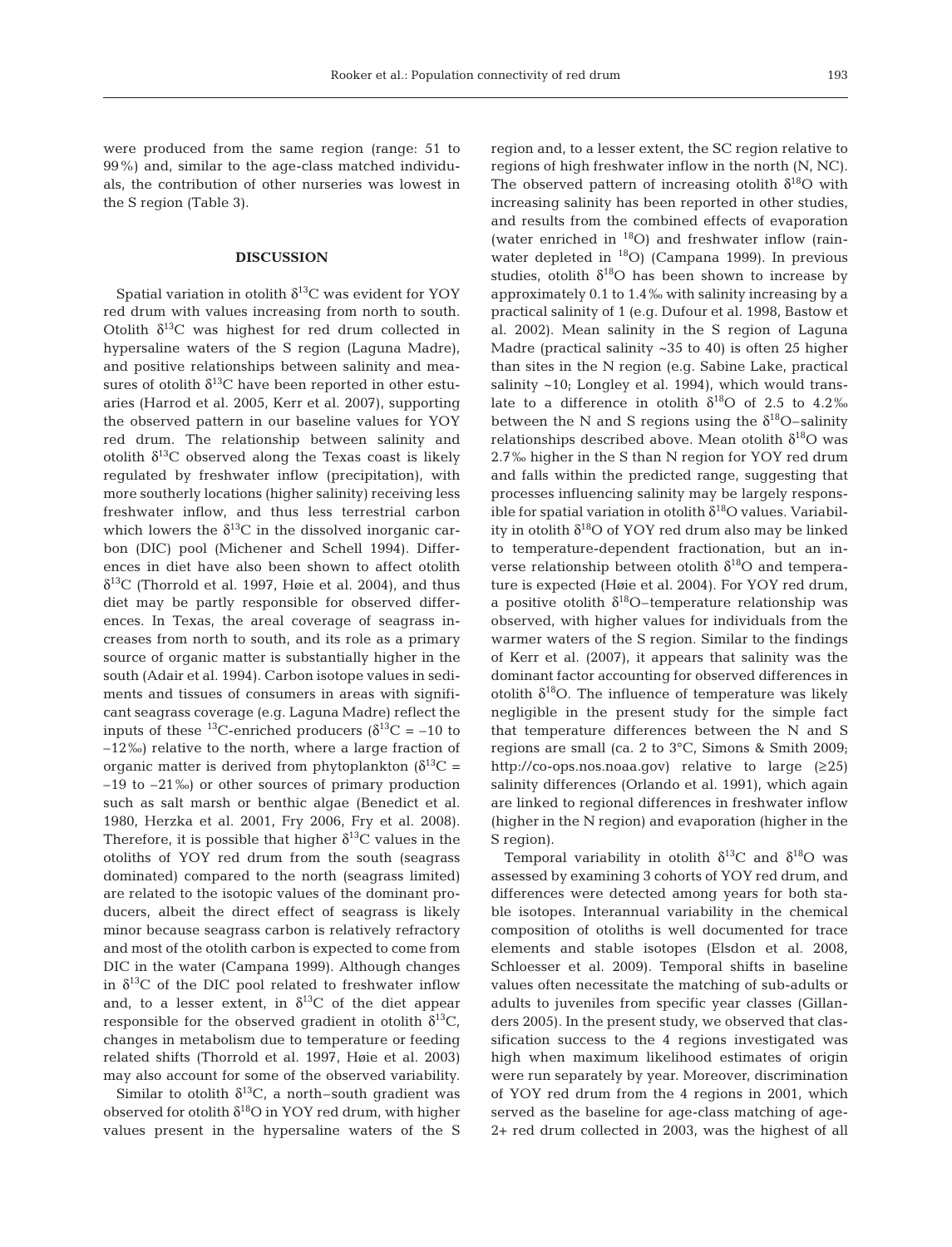years examined (92%). Classification success declined when all 3 year classes were pooled (77%), suggesting that changes in environmental factors known to affect  $δ<sup>13</sup>C$  and  $δ<sup>18</sup>O$  of water (e.g. rainfall, evaporation and temperature) varied among years. Of the 4 regions examined, interannual variability in otolith  $\delta^{13}$ C and  $\delta^{18}$ O of YOY red drum was most pronounced in the N region, which is consistent with the greater and more variable input of freshwater here relative to more southerly regions. In fact, the lowest otolith  $\delta^{13}C$  and  $\delta^{18}$ O values in the N region were observed in 2001 when freshwater inflow out of the main tributary (Sabine) in this region was highest of the 3 years examined (Texas Water Development Board 2007). The size and frequency of pulsed freshwater events in the N region were markedly higher than all other regions, with annual inflows (Sabine) being an order of magnitude higher than the S region (Laguna Madre) (ca. 12.0 and <1.0 million acre-ft [~14.8 to  $1.2 \times 10^9$  m<sup>3</sup>], respectively; Texas Water Development Board 2007). This trend in freshwater input is consistent with the high degree of interannual variability observed for otolith  $δ<sup>13</sup>C$  and  $δ<sup>18</sup>O$  for YOY red drum from this region.

Milled otolith cores of sub-adult and adult red drum were matched to the baseline sample using a mixedstock algorithm, and results clearly showed that a large fraction of age-2+ red drum from each of the 4 regions were produced from nurseries in the same region, suggestive of limited movement. Observed fidelity of subadult and adult red drum to natal sites may be due to localized retention or limited inter-estuary movement, which is common for species in the family Sciaenidae, including red drum (Baker & Matlock 1993, Murphy et al. 1998, Adams & Tremain 2000). Mark-recapture studies on red drum in the Gulf of Mexico and along the eastern seaboard of the US have shown that the majority of individuals originated from nurseries within the same estuary or region as the capture location (Osborn et al. 1982, Overstreet 1983, Nicholson & Jordan 1994). Moreover, Tremain et al. (2004) observed high site fidelity of red drum from a no-take zone in Florida, with over 95% of the recaptures occurring at the tagging location within the reserve. Genetic divergence of red drum across estuaries in the northern Gulf of Mexico has also been detected, but gene flow and stock mixing among regional estuaries is still assumed to be limited (Gold et al. 2001, Gold & Turner 2002). As a result, inter-estuary movements or straying behavior may be less common or on a smaller scale, particularly for young adults (~age-2+) that have only recently moved out of estuarine nursery areas.

An alternative explanation for the apparent fidelity of sub-adult and adult red drum to natal sites may be due to homing behavior. Evidence for natal homing is well established for anadromous species, including certain clupeids (Walther et al. 2008), moronids (Waldman et al. 1996, Wingate & Secor 2007) and salmonids (Quinn 1993, Lohmann et al. 2008); nevertheless, few documented cases of homing exist for sciaenids and other estuarine-dependent taxa. Using otolith chemistry, Thorrold et al. (2001) reported natal homing rates of weakfish *Cynoscion regalis* to estuaries along the eastern seaboard to be from 60 to 81%, with the majority of mixing limited to adjacent estuaries. Similarly, Patterson et al. (2004) examined a small number of adult red drum (n =20) from a single bay in Florida and estimated that 75% originated from nurseries in the same bay. In the present study, estimates of potential homing to specific estuaries on the lower coast of Texas (S, SC regions) were relatively high and within or above the aforementioned range. More mixing occurred in the northern regions, with the majority of the migrants in each region originating from the adjacent region to the south, suggesting that most of the age-2+ or older red drum examined stayed within or in close proximity (<100 km) to their nursery sites. Alternatively, lower survival of migrants originating from outside nurseries may also explain the lower contribution rates and/or mixing of individuals from other regions. Although the dispersal potential of adult red drum is assumed to be high (Overstreet 1983), additional information on movement away from estuarine nurseries is needed to confirm that homing, rather than retention, was the primary behavior responsible for red drum being in tidal passes or coastal environments nearest to their putative nursery. The combined effects of localized retention and natal homing explain findings from tagging, genetics and otolith chemistry, but the degree to which each behavior is responsible for observed patterns remains unresolved. Moreover, red drum is long lived (>25 yr; Beckman et al. 1988, Murphy & Taylor 1990, Murphy & Crabtree 2001); therefore, our assessment was limited to the early adult phase. Homing behavior of marine fishes often varies as a function of age (e.g. Rooker et al. 2008a), suggesting that a wide range of adult age classes may be required to accurately depict the dispersive behaviors of red drum.

The relative value of presumed nurseries is commonly based on indirect measures of recruitment potential (Houde 2002), although such measures do not provide a means of determining actual contribution rates nor do they quantify levels of connectivity among estuarine ecosystems. Results presented here clearly demonstrate that otolith  $\delta^{13}$ C and  $\delta^{18}$ O represent viable markers of nursery origin that can be used to assess contribution rates of different nurseries to adult populations of red drum and possibly other estuarinedependent fishes. Our findings suggest that mixing occurs among regional estuaries in the Gulf of Mexico,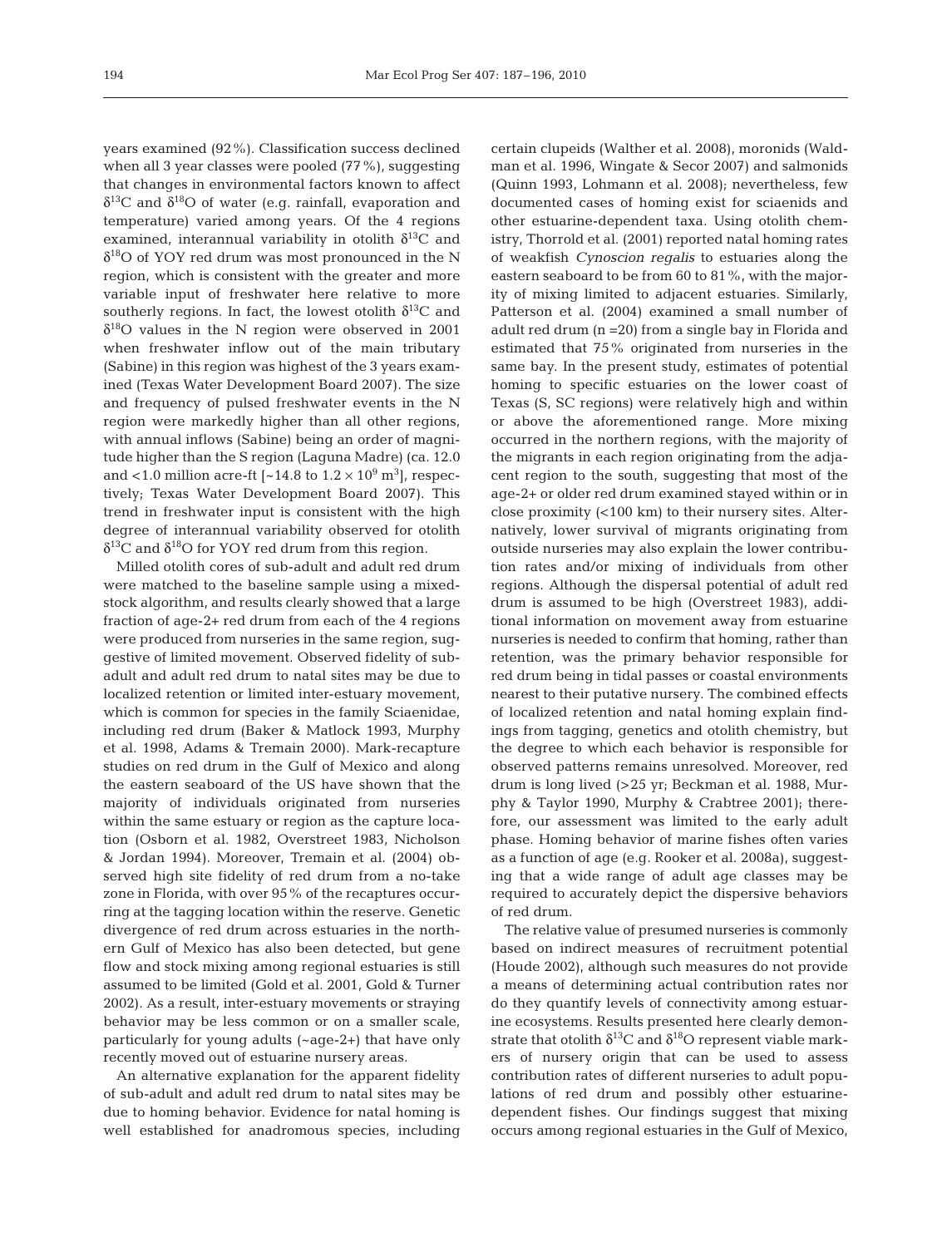appear to either remain in close proximity to their estuarine nurseries or return to natal areas to spawn following a dispersive phase. Either way, fishery yields of red drum appear directly linked to local production, with supplementary contributions from adjacent estuaries. Local-scale effects (e.g. pollution, fishing pressure and freshwater inflow) will therefore influence population dynamics of red drum within a specific region, signifying that spatially explicit management may be needed at smaller scales (i.e. bays or estuaries) to facilitate desired levels of production throughout the geographic range of this species.

*Acknowledgements.* We thank A. Davis, C. Pratt, R. Schloesser, D. Wells and M. Zapp for their assistance in the field or lab. Funding for this study was provided by Texas Sea Grant (NOAA award # NA06OAR4170076.

## LITERATURE CITED

- ► Able KW (2005) A re-examination of fish estuarine dependence: evidence for connectivity between estuarine and ocean habitats. Estuar Coast Shelf Sci 64:5–17
- ▶ Able KW, Balletto JH, Hagan SM, Jivoff PR, Strait K (2007) Linkages between salt marshes and other nekton habitats in Delaware Bay, USA. Rev Fish Sci 15:1–61
- ► Adair SE, Moore JL, Onuf CP (1994) Distribution and status of submerged vegetation in estuaries of the upper Texas coast. Wetlands 14:110–121
- ▶ Adams DH, Tremain DM (2000) Association of large juvenile red drum, *Sciaenops ocellatus*, with an estuarine creek on the Atlantic coast of Florida. Environ Biol Fishes 58:183–194 Baker WB, Matlock GC (1993) Movement of spotted seatrout
- tagged in Trinity Bay, Texas. Northeast Gulf Sci 13:29–34 ► Bastow TP, Jenkins G, Edmonds JS (2002) Elevated salinity and isotopic composition of fish otolith carbonate: stock
- delineation of pink snapper, *Pagrus auratus*, in Shark Bay, Western Australia. Mar Biol 141:801–806
- ► Beck MW, Heck KL, Able KW, Childers DL and others (2001) The identification, conservation, and management of estuarine and marine nurseries for fish and invertebrates. Bioscience 51:633–641
	- Beckman DW, Wilson CA, Stanley AL (1988) Age and growth of red drum, *Sciaenops ocellatus*, from offshore waters of the Gulf of Mexico. Fish Bull 87:17–28
- ▶ Benedict CR, William WWL, Wong JHH (1980) Fractionation of the stable isotopes of inorganic carbon by seagrasses. Plant Physiol 65:512–517
- ▶ Bottom DL, Jones KK, Cornwell JJ, Gray A, Simenstad CA (2005) Patterns of Chinook salmon migration and residency in the Salmon River estuary (Oregon). Estuar Coast Shelf Sci 64:79–93
- ► Bradbury IR, Campana SE, Bentzen P (2008) Low genetic connectivity in an estuarine fish with pelagic larvae. Can J Fish Aquat Sci 65:147–158
- ▶ Brown CA, Holt SA, Jackson GA, Brooks DA, Holt GJ (2004) Simulating larval supply to estuarine nursery areas: How important are physical processes to the supply of larvae to the Aransas Pass Inlet? Fish Oceanogr 13:181–196
- ► Campana SE (1999) Chemistry and composition of fish otoliths: pathways, mechanisms and applications. Mar Ecol Prog Ser 188:263–297
- but the majority of sub-adult and adult red drum  $\blacktriangleright$  Chittaro PM, Finley RJ, Levin PS (2009) Spatial and temporal patterns in the contribution of fish from their nursery habitats. Oecologia 160:49–61
	- ► Dufour V, Pierre C, Rancher J (1998) Stable isotopes in fish otoliths discriminate between lagoonal and oceanic residents of Taiaro Atoll (Tuamotu Archipelago, French Polynesia). Coral Reefs 17:23–28
		- Elsdon TS, Wells BK, Campana SE, Gillanders BM and others (2008) Otolith chemistry to describe movements and lifehistory parameters of fishes: hypotheses, assumptions, limitations and inferences. Oceanogr Mar Biol Annu Rev 46:297–330
	- ► Fodrie FJ, Herzka SZ (2008) Tracking juvenile fish movement and nursery contribution within arid coastal embayments via otolith microchemistry. Mar Ecol Prog Ser 361:253–265 Fry B (2006) Stable isotope ecology. Springer, New York, NY
	- ► Fry B, Cieri M, Hughes J, Tobias C, Deegan LA, Peterson B (2008) Stable isotope monitoring of benthic–planktonic coupling using salt marsh fish. Mar Ecol Prog Ser 369: 193–204
	- ► Gillanders BM (2002) Temporal and spatial variability in elemental composition of otoliths: implications for determining stock identity and connectivity of populations. Can J Fish Aquat Sci 59:669–679
	- ► Gillanders BM (2005) Using elemental chemistry of fish otoliths to determine connectivity between estuarine and coastal habitats. Estuar Coast Shelf Sci 64:47–57
	- ► Gold JR, Turner TF (2002) Population structure of red drum (*Sciaenops ocellatus*) in the northern Gulf of Mexico, as inferred from variation in nuclear-encoded microsatellites. Mar Biol 140:249–265
	- ► Gold JR, Burridge CP, Turner TF (2001) A modified steppingstone model of population structure of red drum, *Sciaenops ocellatus*, from the northern Gulf of Mexico. Genetica 111:305–317
	- ► Hamer PA, Jenkins GP, Gillanders BM (2005) Chemical tags in the otoliths indicate the importance of local and distant settlement areas to populations of a temperate sparid, *Pagrus auratus*. Can J Fish Aquat Sci 62:623–630
	- ► Harrod C, Grey J, McCarthy TK, Morrissey M (2005) Stable isotope analyses provide new insights into ecological plasticity in a mixohaline population of European eel. Oecologia 144:673–683
	- ▶ Herzka SZ, Holt SA, Holt GJ (2001) Documenting the settlement history of individual fish larvae using stable isotope ratios: model development and validation. J Exp Mar Biol Ecol 265:49–74
	- ► Høie H, Folkvord A, Otterlei E (2003) Effect of somatic and otolith growth on stable isotopic composition of early juvenile cod (*Gadus morhua* L) otoliths. J Exp Mar Biol Ecol 289:41–58
	- ▶ Høie H, Otterlei E, Folkvord A (2004) Temperaturedependent fractionation of stable oxygen isotopes in otoliths of juvenile cod (*Gadus morhua* L.). ICES J Mar Sci 61:243–251
		- Houde ED (2002) Mortality. In: Fuiman LA, Werner RG (eds) Fishery science: the unique contributions of early life stages. Blackwell Science, Oxford, p 64–87
	- Kerr LA, Secor DH, Kraus RT (2007) Stable isotope ( $\delta^{13}$ C and  $\delta^{18}$ O) and Sr/Ca composition of otoliths as proxies for environmental salinity experienced by an estuarine fish. Mar Ecol Prog Ser 349:245–253
	- ► Levin PS, Stunz GW (2005) Habitat triage for exploited fishes: Can we identify essential 'Essential Fish Habitat?' Estuar Coast Shelf Sci 64:70–78
	- ► Lohmann KJ, Putman NF, Lohmann CMF (2008) Geomagnetic imprinting: a unifying hypothesis of long-distance